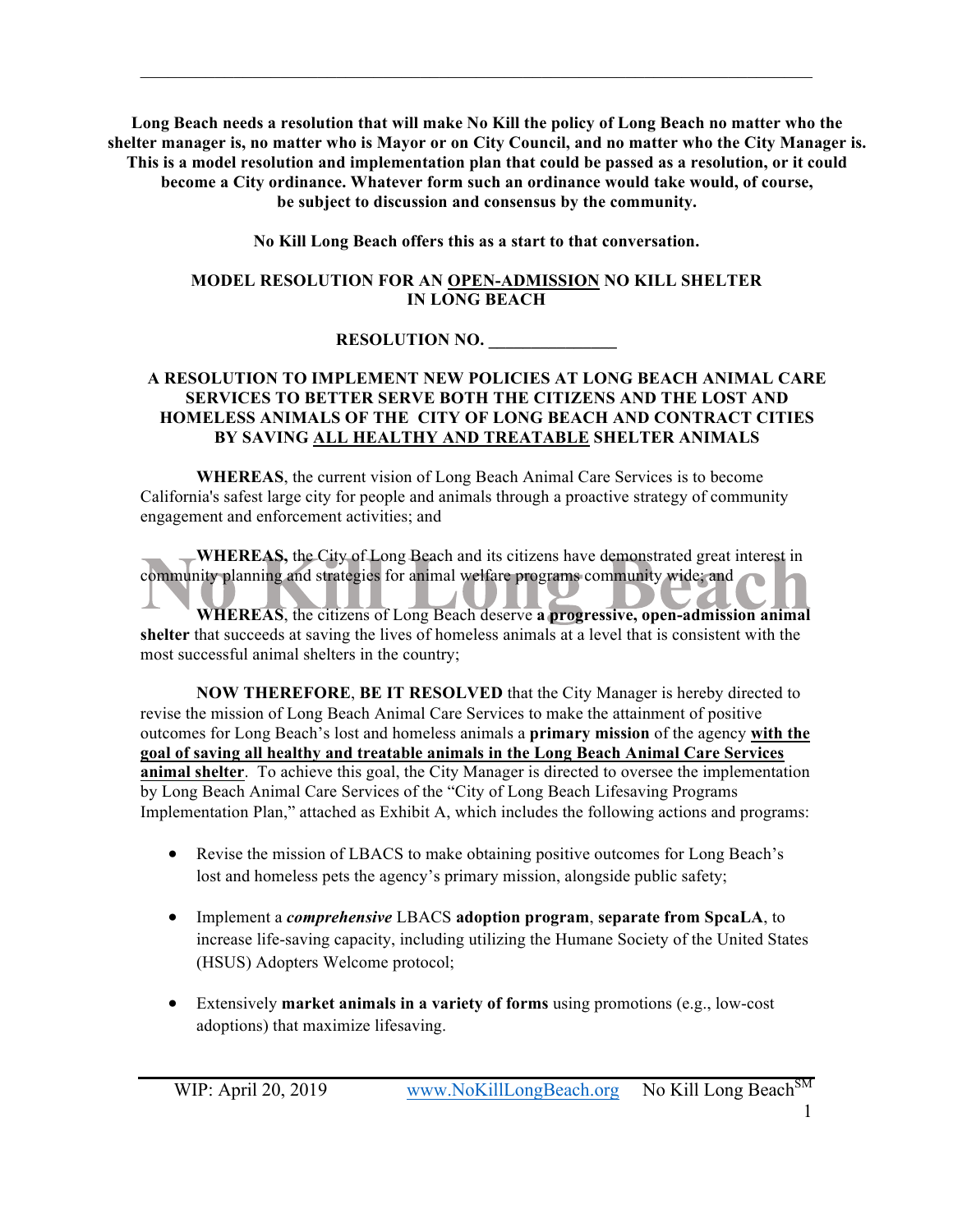• Establish **a large-scale LBACS foster program**, **separate from SpcaLA**, to increase cage space and increase the number of animals adopted from the shelter;

 $\mathcal{L}_\mathcal{L} = \{ \mathcal{L}_\mathcal{L} = \{ \mathcal{L}_\mathcal{L} = \{ \mathcal{L}_\mathcal{L} = \{ \mathcal{L}_\mathcal{L} = \{ \mathcal{L}_\mathcal{L} = \{ \mathcal{L}_\mathcal{L} = \{ \mathcal{L}_\mathcal{L} = \{ \mathcal{L}_\mathcal{L} = \{ \mathcal{L}_\mathcal{L} = \{ \mathcal{L}_\mathcal{L} = \{ \mathcal{L}_\mathcal{L} = \{ \mathcal{L}_\mathcal{L} = \{ \mathcal{L}_\mathcal{L} = \{ \mathcal{L}_\mathcal{$ 

- Implement and sustain **a City-supported kitten fostering program** with **neo-natal fostering capacity** over the long term;
- Increase efforts to provide **high-volume low-cost spay/neuter surgeries** to the residents of Long Beach;
- Implement **a large-scale LBACS volunteer program** to staff lifesaving programs;
- Improve **outreach to and relations with private rescue organizations** to facilitate their ability to save lives;
- Build the capacity of its **Shelter Neuter Release (SNR) program** to decrease the number of community cats euthanized at the shelter;
- Improve LBACS's capacity for **behavioral evaluation and management of animals** and use an **established protocol designed to maximize lifesaving for at-risk dogs and cats**;
- Decrease owner surrenders through **pet retention programs and community outreach**;
- **Increase redemptions** through proactive policies designed to return animals to their owners (e.g., shelter help line; shelter intervention program; subsidized redemption fees);
- End Empty-Cage Killing; no animals shall be killed at LBACS while empty cages exist;
- Increase LBACS's accountability and transparency to the public by **publishing all animal outcomes monthly** on its website;
- Reexamine and redefine LBACS's relationship with SPCALA and **formalize agreements to ensure that LBACS operates autonomously of SpcaLA and has full control of its own policies and programs**;
- **Reserve the act of euthanasia for animals that are medically irremediably/incurably suffering and those with irremediable/incurable and severe behavioral issues.**

**BE IT FURTHER RESOLVED** that the Long Beach Lifesaving Programs Implementation Plan shall be codified as an ordinance in the City Code in order to provide for the proper management and operation of Long Beach Animal Care Services as a City-operated shelter that prioritizes lifesaving alongside public safety.

The Manager of Long Beach Animal Care Services is further directed to provide a briefing to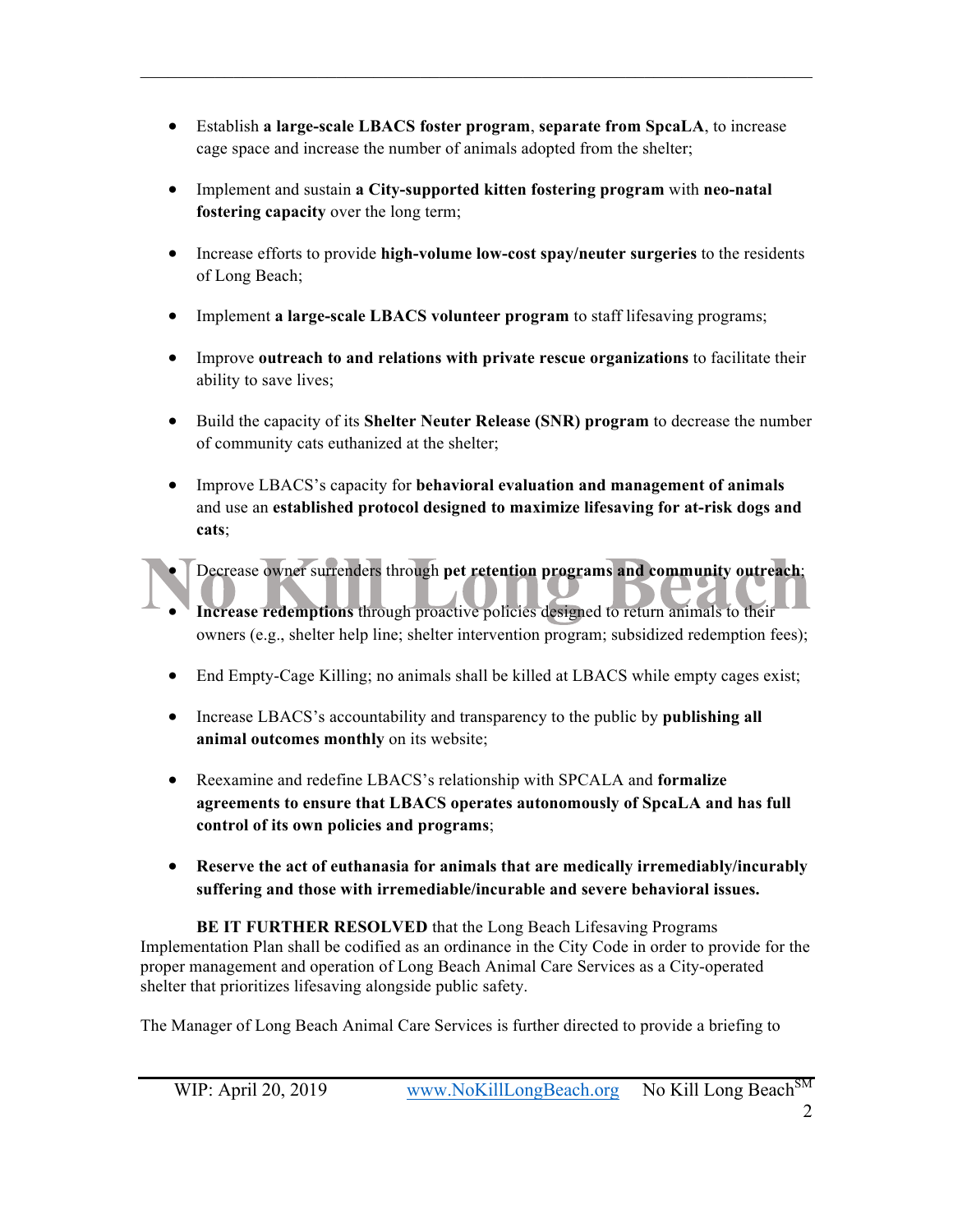City Council on the progress of the implementation of the actions outlined in the Long Beach lifesaving Programs Implementation Plan within three (3) months of the passing of this resolution.

 $\mathcal{L}_\mathcal{L} = \{ \mathcal{L}_\mathcal{L} = \{ \mathcal{L}_\mathcal{L} = \{ \mathcal{L}_\mathcal{L} = \{ \mathcal{L}_\mathcal{L} = \{ \mathcal{L}_\mathcal{L} = \{ \mathcal{L}_\mathcal{L} = \{ \mathcal{L}_\mathcal{L} = \{ \mathcal{L}_\mathcal{L} = \{ \mathcal{L}_\mathcal{L} = \{ \mathcal{L}_\mathcal{L} = \{ \mathcal{L}_\mathcal{L} = \{ \mathcal{L}_\mathcal{L} = \{ \mathcal{L}_\mathcal{L} = \{ \mathcal{L}_\mathcal{$ 

This resolution shall take effect immediately upon its adoption by the City Council, and the City Clerk shall certify the vote adopting this resolution.

I hereby certify that the foregoing resolution was adopted by the City Council of the City of Long Beach at its meeting of  $.20XX$ , by the following vote:

| Ayes: | Councilmembers:         |            |  |
|-------|-------------------------|------------|--|
| Noes: | Councilmembers:         |            |  |
|       | Absent: Councilmembers: |            |  |
|       |                         | City Clerk |  |

# **No Kill LEADING Beach**

## **(Draft Ordinance) City of Long Beach Lifesaving Programs Implementation Plan**

To increase the lifesaving capacity of Long Beach Animal Care Services, the City shall:

1. Establish the lifesaving of impounded animals as the mission of Long Beach Animal Care Services, alongside public safety as follows:

a. Adopt the following mission statement for LBACS: The mission of Long Beach Animal Care Services is to develop, implement and enforce policies, procedures and programs that will make Long Beach a No Kill community, encourage compassionate and responsible behavior toward animals and reposition Long Beach as a recognized state and national leader in animal sheltering by saving all healthy and treatable animals that enter the city-run shelter and reserving euthanasia only for animals that are irremediably suffering. (See  $20(c)$ ).

2. Implement a comprehensive LBACS adoption program to increase lifesaving capacity at the city shelter. The City shall require LBACS to: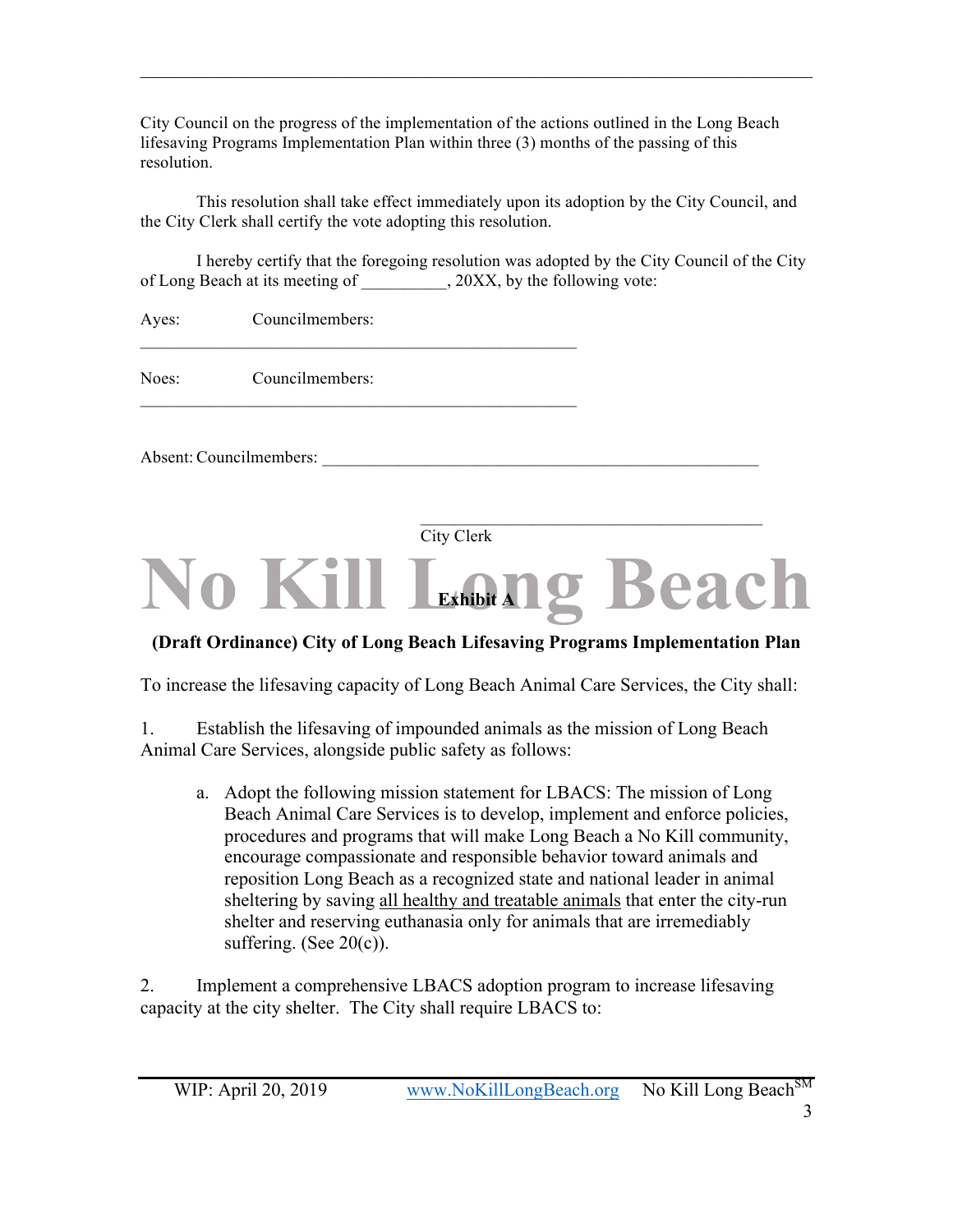a. Shift to public-friendly adoption hours (e.g., from 11:30 am to 7:30 pm) to allow people to go to the shelter to adopt and/or redeem animals after working hours.

 $\mathcal{L}_\mathcal{L} = \{ \mathcal{L}_\mathcal{L} = \{ \mathcal{L}_\mathcal{L} = \{ \mathcal{L}_\mathcal{L} = \{ \mathcal{L}_\mathcal{L} = \{ \mathcal{L}_\mathcal{L} = \{ \mathcal{L}_\mathcal{L} = \{ \mathcal{L}_\mathcal{L} = \{ \mathcal{L}_\mathcal{L} = \{ \mathcal{L}_\mathcal{L} = \{ \mathcal{L}_\mathcal{L} = \{ \mathcal{L}_\mathcal{L} = \{ \mathcal{L}_\mathcal{L} = \{ \mathcal{L}_\mathcal{L} = \{ \mathcal{L}_\mathcal{$ 

- b. Post clear signage at LBACS. This will specifically include putting signs outside of the LBACS side of the shelter advertising LBACS animals as adoptable, placing a sign at the entrance of El Dorado Park stating that entrance to the park is free for shelter visitors, and placing signage on both sides of freeway prior to shelter off-ramp exits.
- c. Hold off-site adoptions using a tiered plan of implementation that allows LBACS to gradually increase the number of weekly adoption events from 2 events per week, to 4 events per week until, one year after the implementation, offsite adoption events are held every day the shelter is open to the public. These events shall take place in high-traffic areas to increase the exposure of shelter animals to potential adopters. These events will be implemented through the work of volunteers.
- d. Hold weekly adoption promotions featuring reduced adoption fees. More frequent promotions will be held for animals that are at high-risk of being euthanized.
- e. Extensively market animals in a variety of forms, including social media, so that the public knows in a timely manner which animals are available for adoption. At least 60% of postings on LBACS's Facebook page shall feature adoptable animals. All City Council meetings shall begin with an announcement of animals for adoption at Long Beach Animal Care Services.
	- f. Use traditional media (newspaper, radio, TV) to **proactively** market animals by reaching out to the media and to businesses to establish advertising partnerships that will enhance the shelter's lifesaving capacity while giving local businesses the opportunity to give back to the community.
	- g. Establish policies for when to alert the local media for crisis management. (e.g., alerting the community when kennels are full, asking for community fosters, adopters and other support.)
	- h. Create and implement a protocol that sets forth a streamlined adoption procedure with no more than a 24-hour gap between time of application and release of an animal to a new home. Use the "Adopters Welcome" protocol for adoptions developed by the Humane Society of the United States (HSUS) (See Exhibit B). Streamline adoption process so that it only takes 15 minutes at the window to complete a customer's transaction.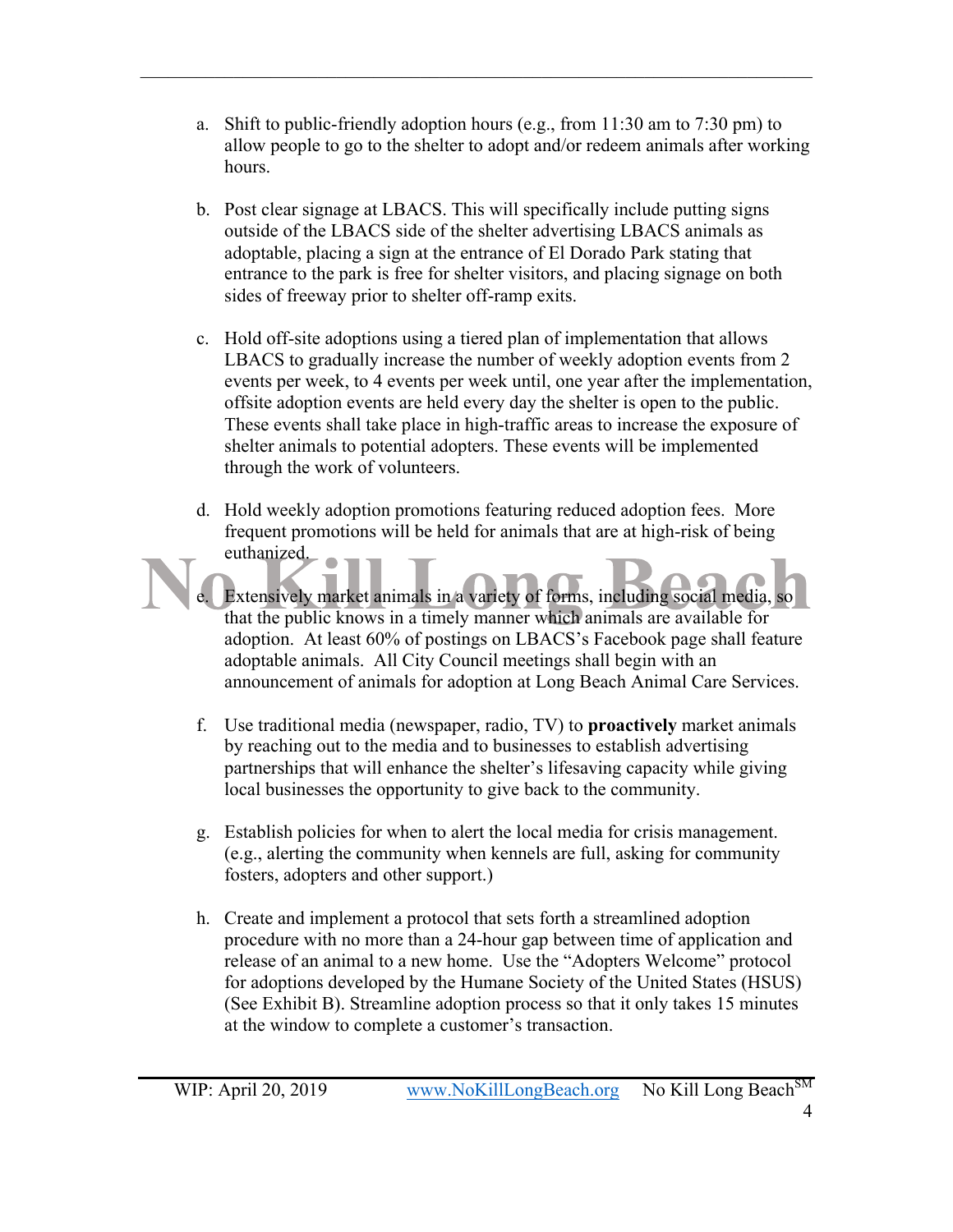i. Put in place a Call Before Killing (CBK) policy that allows an owner or person in the community who surrenders an animal and wants to be the last resort to prevent the animal from being killed to put "Call Before Killing" hold on the animal.

 $\mathcal{L}_\mathcal{L} = \{ \mathcal{L}_\mathcal{L} = \{ \mathcal{L}_\mathcal{L} = \{ \mathcal{L}_\mathcal{L} = \{ \mathcal{L}_\mathcal{L} = \{ \mathcal{L}_\mathcal{L} = \{ \mathcal{L}_\mathcal{L} = \{ \mathcal{L}_\mathcal{L} = \{ \mathcal{L}_\mathcal{L} = \{ \mathcal{L}_\mathcal{L} = \{ \mathcal{L}_\mathcal{L} = \{ \mathcal{L}_\mathcal{L} = \{ \mathcal{L}_\mathcal{L} = \{ \mathcal{L}_\mathcal{L} = \{ \mathcal{L}_\mathcal{$ 

- j. Use the mobile adoptions van that was donated to LBACS to do weekly mobile adoptions, moving to daily mobile adoptions in the City by the end of the first year of implementation.
- k. Handle all adoption processes for LBACS animals at LBACS by LBACS staff. Adopters will not be sent to spcaLA to adopt; no double adoption application processes will exist; spcaLA will no longer have the right of first refusal of LBACS animals; LBACS will use the HSUS "Adopters Welcome" protocol for screening adoptions.
- l. Begin marketing animals immediately after impound, with a clear statement that i) animals need to be held for the minimum 3-day hold required by California law before they can be adopted, and ii) if the animal's owner comes to claim the animal, that animal will be released to the owner (see 14(a)).

m. Increase the number of animals spay/neutered at LBACS while they are impounded and prior to adoption to ensure that they are "ready to go home" when an adopter is identified.

3. Establish a foster program at LBACS, separate and distinct from that of spcaLA, to increase cage space and increase the number of animals adopted from LBACS, specifically. The City will direct LBACS to:

- a. Create a "Foster until Adoption" program for people who surrender a found pet to LBACS, cannot adopt it, but would like to help find it a home. This would also include citizens who want to foster euthanasia-list pets until adoption.
- b. Create an "Adoption from Foster" program to allow fosters to find adopters for the pets in their care, eliminating the need for foster pets to take up cage space at the shelter when they are ready for adoption.
- c. Increase the number of animals in foster homes to the level attained by the best animal shelters in the state (e.g., In June 2014, Sacramento Animal Care Services had 200 animals in foster homes. This number has no doubt increased by 2019).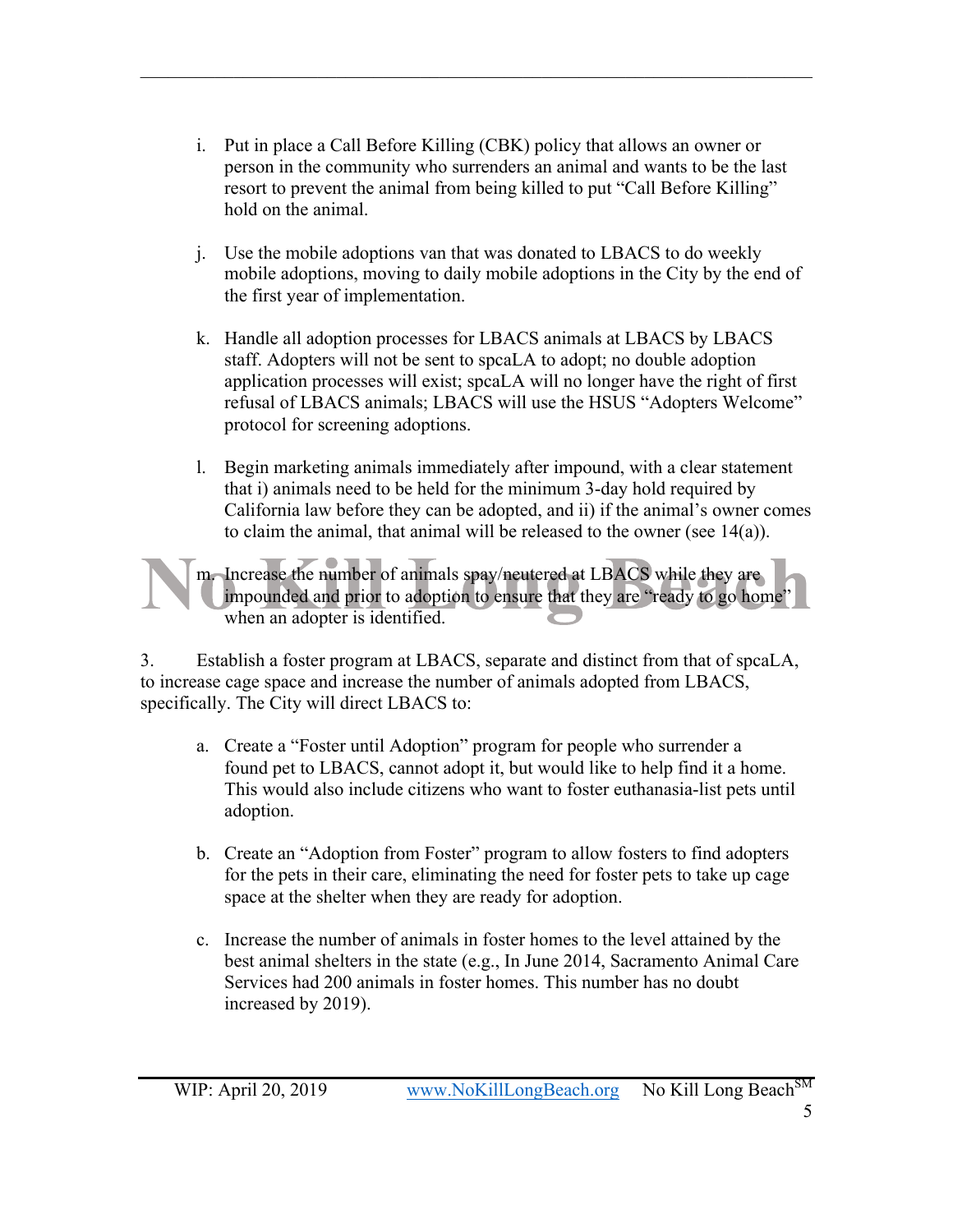4. Implement a kitten fostering program with neonatal fostering capacity. The City will direct LBACS to:

 $\mathcal{L}_\mathcal{L} = \{ \mathcal{L}_\mathcal{L} = \{ \mathcal{L}_\mathcal{L} = \{ \mathcal{L}_\mathcal{L} = \{ \mathcal{L}_\mathcal{L} = \{ \mathcal{L}_\mathcal{L} = \{ \mathcal{L}_\mathcal{L} = \{ \mathcal{L}_\mathcal{L} = \{ \mathcal{L}_\mathcal{L} = \{ \mathcal{L}_\mathcal{L} = \{ \mathcal{L}_\mathcal{L} = \{ \mathcal{L}_\mathcal{L} = \{ \mathcal{L}_\mathcal{L} = \{ \mathcal{L}_\mathcal{L} = \{ \mathcal{L}_\mathcal{$ 

- a. Continue to support the kitten nursery partnership already in existence and should the current partnership dissolve, recruit another organization to continue the nursery, or LBACS will take on the nursery itself.
- b. Recruit rescue organizations, as needed, to hold neonatal fostering workshops at the shelter and act as consultants for interested members of the community, who, in turn, foster neonatals, thereby building community capacity for volunteering at the shelter and decreasing the number of kittens killed. Although rescue organizations will provide the training, the actual operation of the foster program will be done by LBACS.
- c. Recruit more local rescue organizations to do the fostering themselves. (See #7 for relationships with rescue organizations).
- d. To offset the spay/neuter costs associated with not euthanizing these kittens, LBACS shall develop a Veterinarian Outreach Program that will ask local veterinarians to donate surgeries to the shelter to cover the increase in required spay/neuters, as well as establish a donation fund for this purpose.



low-cost spay/neuter providers shall be provided to the public.

b. Expedite the approval and operation of the onsite spay/neuter clinic that has been donated to LBACS such that it opens and is fully operational no later than (date). LBACS shall provide to the City a report on the status of this project and a projected timeline for completion no later than (date).

available to shelters that declare lifesaving as their primary mission. Lists of

- c. Increase funding currently allocated to local mobile low-cost spay/neuter providers by 20% under a contract that states that the increased funding shall be used to increase the number of cats that are spayed/neutered in Long Beach. Seek out funding for LBACS to procure its own mobile spay/neuter van.
- d. All animals shall be spay/neutered prior to leaving LBACS premises.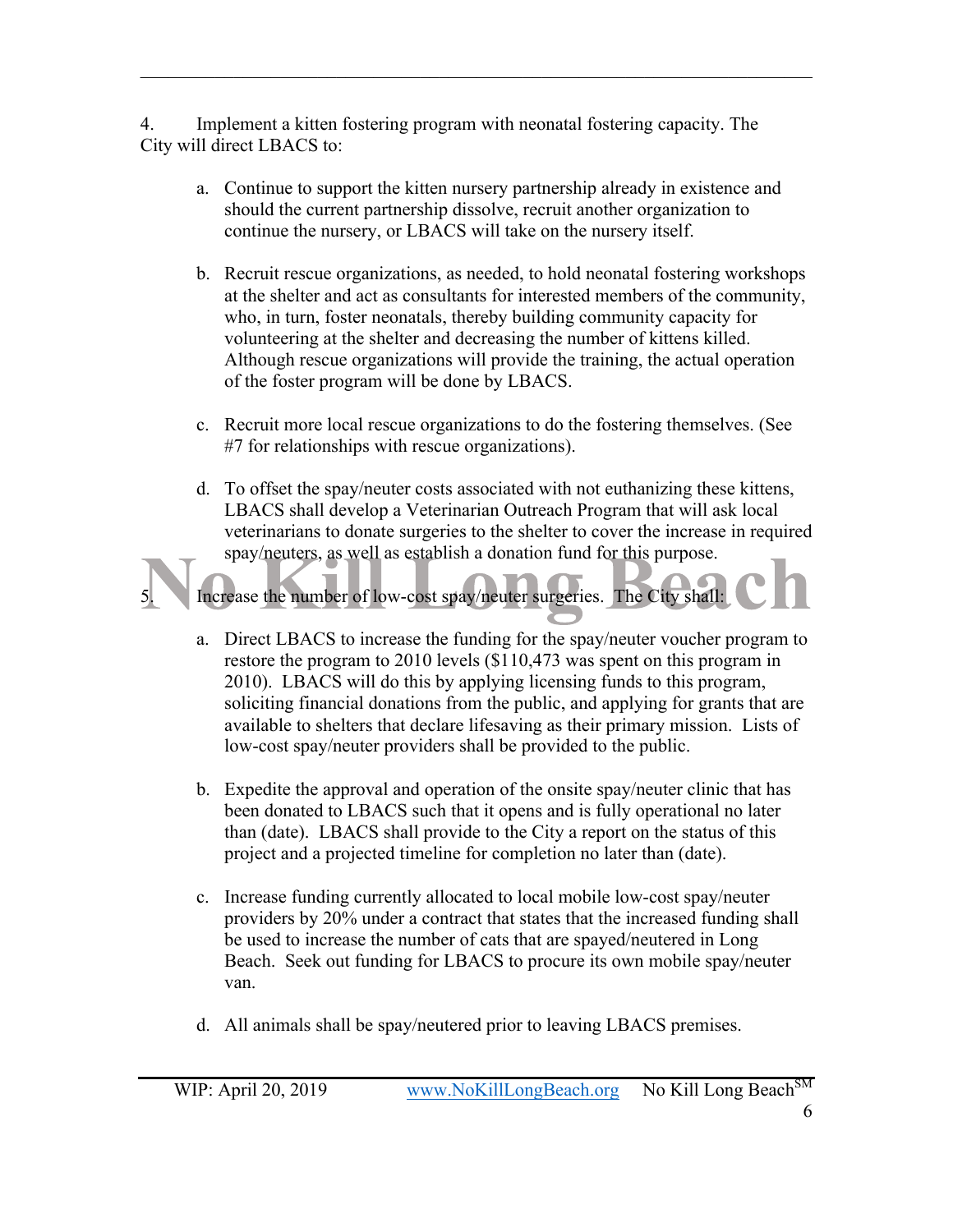e. Adoptions as a preventive mechanism. LBACS shall acknowledge that increasing the number of adoptions also serves to reduce future shelter intake by providing altered animals (rather than unaltered animals from alternative sources) to meet the community demand for companion animals.

 $\mathcal{L}_\mathcal{L} = \{ \mathcal{L}_\mathcal{L} = \{ \mathcal{L}_\mathcal{L} = \{ \mathcal{L}_\mathcal{L} = \{ \mathcal{L}_\mathcal{L} = \{ \mathcal{L}_\mathcal{L} = \{ \mathcal{L}_\mathcal{L} = \{ \mathcal{L}_\mathcal{L} = \{ \mathcal{L}_\mathcal{L} = \{ \mathcal{L}_\mathcal{L} = \{ \mathcal{L}_\mathcal{L} = \{ \mathcal{L}_\mathcal{L} = \{ \mathcal{L}_\mathcal{L} = \{ \mathcal{L}_\mathcal{L} = \{ \mathcal{L}_\mathcal{$ 

6. Implement a large-scale volunteer program at LBACS to staff lifesaving programs. This will require the City to:

- a. Hire a full-time volunteer coordinator who has experience in coordinating volunteers in a shelter in a city the size of Long Beach.
- b. Create a volunteer recruitment plan to ensure that the bureau recruits enough volunteers to staff needed programs related to lifesaving.
- c. Extensively promote the volunteer program to recruit people to run programs related specifically to lifesaving. Use best practices in volunteer recruitment and retention.
- d. Schedule regular monthly volunteer orientation programs to ensure ongoing recruitment and to maintain volunteer pool.
- e. Process volunteer applications in a timely manner, providing options for fingerprinting to be carried out after 5 pm or on weekends for volunteers who hold full-time jobs.
	- f. Establish processes and metrics to evaluate the volunteer program's effectiveness.

7. Improve outreach to and relations with private rescue organizations. Recognizing that rescue organizations are a valuable resource to the City and that rescue organizations reduce the burden on the City to save the lives of Long Beach's lost and homeless pets, the City shall:

a. Direct LBACS to streamline the process that  $501(c)(3)$  rescue organizations must go through to take an animal in from LBACS. This will include creating a protocol that 1) permits any  $501(c)(3)$  that is willing to take an animal from the shelter to do so (in compliance with current state law) within 24 hours of the rescue organization's having made that request and 2) institutes a firstcome, first-served policy for any rescue organization that agrees to take an animal.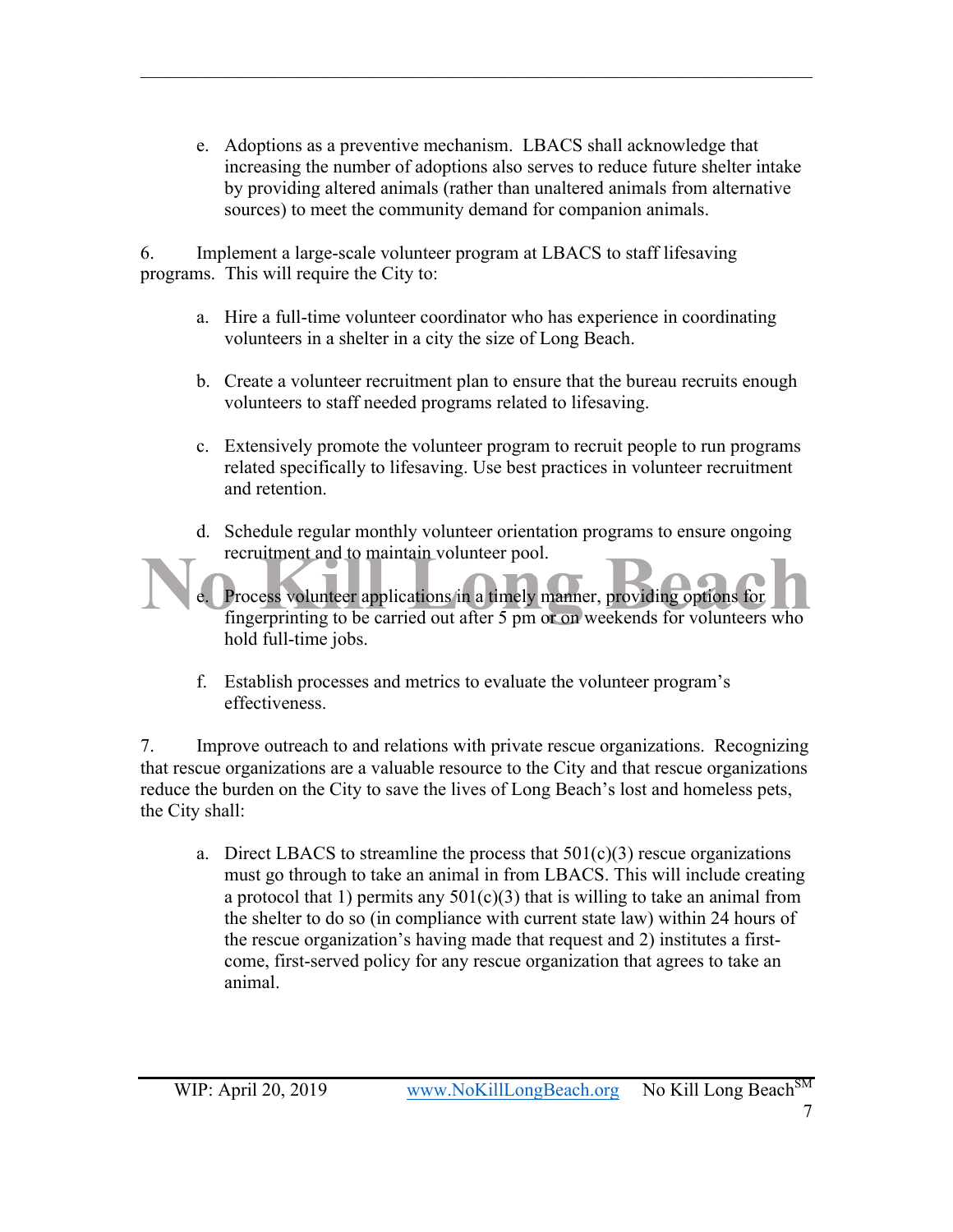b. Do not charge, if such charges currently exist, fees to rescue organizations that want to "pull" an animal from the shelter.

 $\mathcal{L}_\mathcal{L} = \{ \mathcal{L}_\mathcal{L} = \{ \mathcal{L}_\mathcal{L} = \{ \mathcal{L}_\mathcal{L} = \{ \mathcal{L}_\mathcal{L} = \{ \mathcal{L}_\mathcal{L} = \{ \mathcal{L}_\mathcal{L} = \{ \mathcal{L}_\mathcal{L} = \{ \mathcal{L}_\mathcal{L} = \{ \mathcal{L}_\mathcal{L} = \{ \mathcal{L}_\mathcal{L} = \{ \mathcal{L}_\mathcal{L} = \{ \mathcal{L}_\mathcal{L} = \{ \mathcal{L}_\mathcal{L} = \{ \mathcal{L}_\mathcal{$ 

- c. Waive the 4 animal-per-household pet limit for  $501(c)(3)$  rescue organizations that hold a transfer permit with the City, with the clear understanding that such an exemption would not exempt those organizations from noise and sanitation abatement laws, as well as cruelty, neglect and other health and safety codes.
- d. Increase outreach and improve communications with rescue organizations by sending out 5-day and 24-hour euthanasia lists to all rescue organizations in the community who sign up to receive such lists. Further, rescue organizations that agree to take an animal in response to the list shall have the animal released to them as soon as a representative of the rescue arrives at the shelter.

8. Expand the Shelter-Neuter Release (SNR) program to increase feral (community) cat live outcomes. The City shall direct LBACS to:

- a. Increase the number of community cats released under the SNR program so that all healthy and treatable community cats are returned to the community. This is assumed to be 90% of community cats admitted, though this number may fluctuate from month to month.
- b. Add to the number of volunteers who participate in this public to ensure that the goal established in 8a, above, is met.
- c. Continue to seek out opportunities to increase community involvement in Trap-Neuter-Release (e.g., community TNR training, easy-access trap lending program, etc.)
- d. When kittens are found in the field, all attempts will be made to find the mother to effectuate spay.

9. Improve behavioral evaluation and management of animals in LBACS custody. The City shall direct LBACS to:

- a. Engage a **certified** animal behaviorist to conduct assessments of animals identified as potentially aggressive or posing a public health risk.
- b. Create protocols for the behavioral assessment of any animal that is identified as potentially aggressive or posing a public health risk. This shall be done in consultation with a certified animal behaviorist.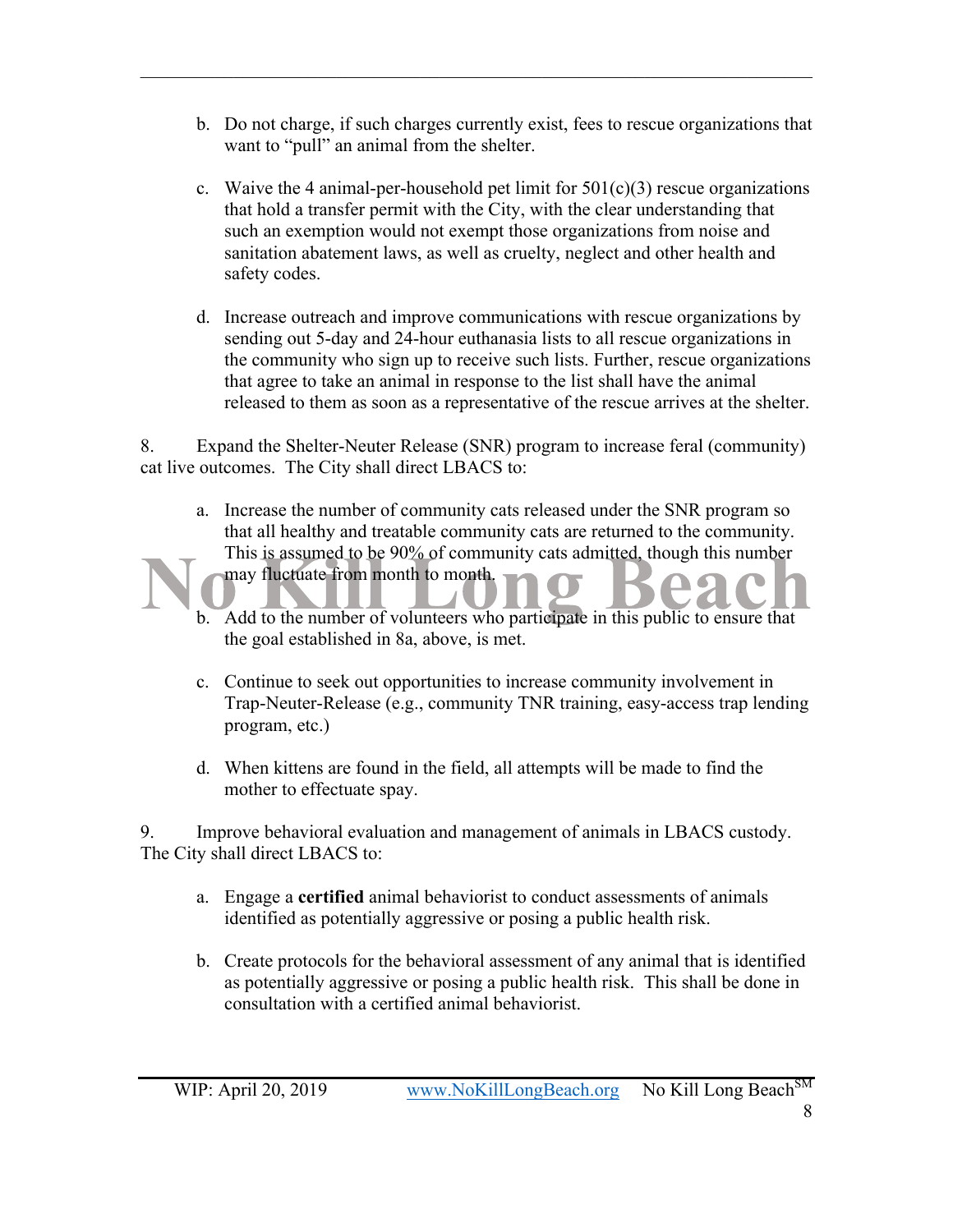c. Implement a Lifesaving Protocol for At-risk Dogs, similar to that operated by the City of Austin: https://www.youtube.com/watch?v=Irj--TE5ouw.

 $\mathcal{L}_\mathcal{L} = \{ \mathcal{L}_\mathcal{L} = \{ \mathcal{L}_\mathcal{L} = \{ \mathcal{L}_\mathcal{L} = \{ \mathcal{L}_\mathcal{L} = \{ \mathcal{L}_\mathcal{L} = \{ \mathcal{L}_\mathcal{L} = \{ \mathcal{L}_\mathcal{L} = \{ \mathcal{L}_\mathcal{L} = \{ \mathcal{L}_\mathcal{L} = \{ \mathcal{L}_\mathcal{L} = \{ \mathcal{L}_\mathcal{L} = \{ \mathcal{L}_\mathcal{L} = \{ \mathcal{L}_\mathcal{L} = \{ \mathcal{L}_\mathcal{$ 

- **d.** Establish "play groups" for dogs to help socialize them and make them ready for adoption. Dogs shall have at least one hour per day out of kennel divided into up to two sessions to decrease shelter stress. Dogs shall be walked before meeting potential adopters so that the dog may let off excess energy after being in kennel and before meeting adopters.
- e. Document all steps taken to evaluate, rehabilitate and/or place in a sanctuary any animal that is euthanized after being deemed seriously aggressive or posing a public health.
- f. Assess all animals within 3 days of intake, and dogs whose health permits shall be placed on the walk list immediately to ensure they get proper exercise and stimulation.
- g. Establish cat rooms to give cats space outside of cages to exercise.

10. Implement a plan to reduce the number of owned animals surrendered to LBACS. The City shall direct LBACS to:

- a. Implement an appointment system similar to that advocated by ASPCA for owner surrenders that are willing to make appointments, so that personal, behavioral, health and other challenges can be analyzed, addressed and potentially solved, thereby managing intake and reducing the number of animals LBACS euthanizes. This shall be done with the understanding that any animal that is believed by LBACS staff to be in danger if not admitted immediately upon request by the owner shall be admitted with no delay.
- b. Establish and staff a telephone help line with volunteers providing advice on behavioral and other issues which could result in the animal being surrendered.
- c. Create a comprehensive library of online and print resources in multiple languages (e.g., low-cost vets, rescues, boarding facilities) to assist pet owners with behavioral and other challenges that lead to relinquishment.
- d. Provide counseling for owners who surrender and educate them regarding the likelihood of euthanasia, options regarding re-homing, fostering and/or rescue and the availability of community based assistance in the form of food banks, low-cost veterinary clinics and pet-friendly housing.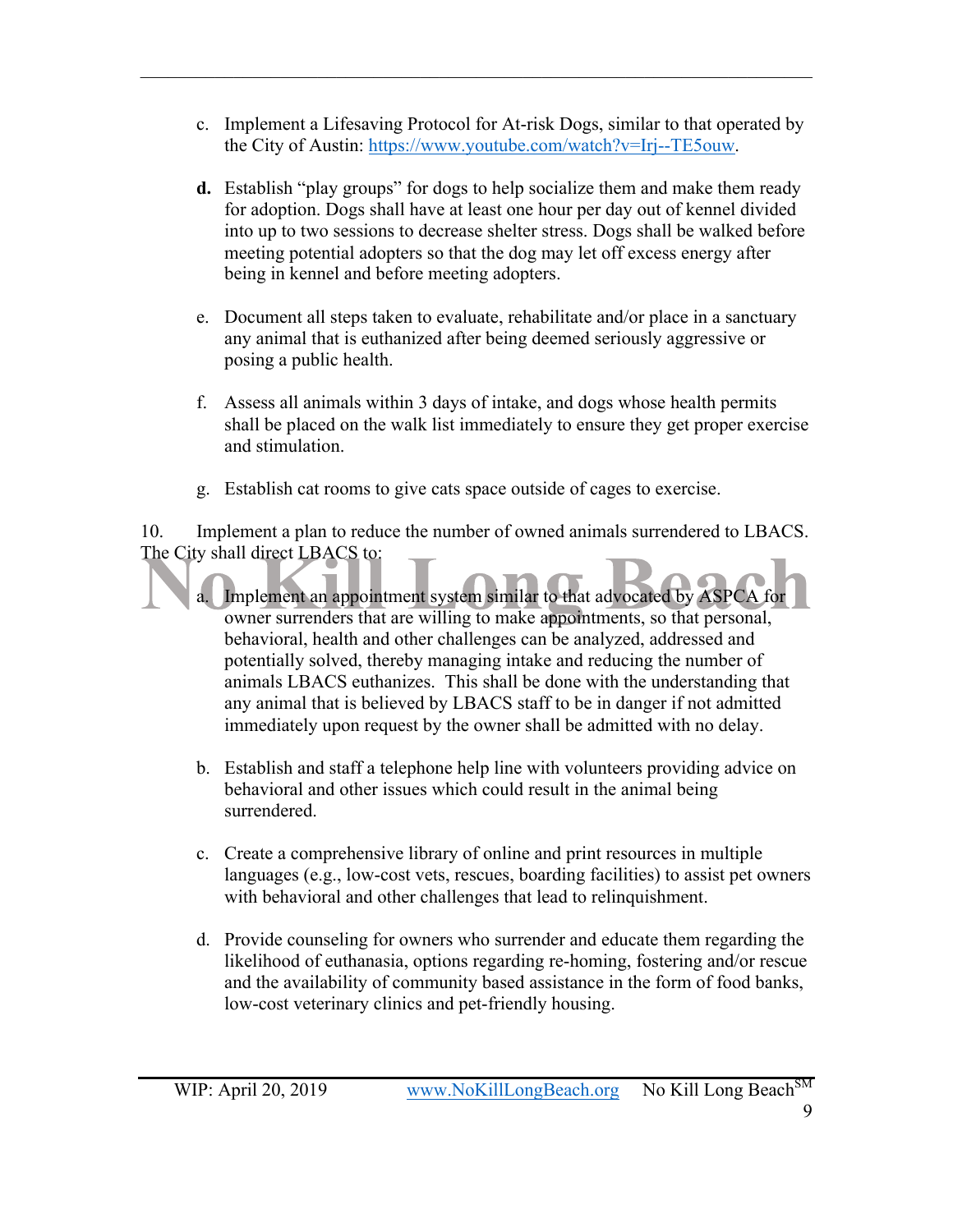e. LBACS shall provide an owner-surrender disclaimer to ensure that an owner surrendering an animal to LBACS fully understands the chances of the animal being adopted vs. killed. The disclaimer shall clearly indicate the number of animals killed, including chances of live outcome vs. killing by breed, age and health status in the prior year, and shelter staff shall read the disclaimer to persons contemplating surrender of their pet. City staff and the person surrendering their pet shall sign an Agreement of Acknowledgement of Possible Outcomes.

 $\mathcal{L}_\mathcal{L} = \{ \mathcal{L}_\mathcal{L} = \{ \mathcal{L}_\mathcal{L} = \{ \mathcal{L}_\mathcal{L} = \{ \mathcal{L}_\mathcal{L} = \{ \mathcal{L}_\mathcal{L} = \{ \mathcal{L}_\mathcal{L} = \{ \mathcal{L}_\mathcal{L} = \{ \mathcal{L}_\mathcal{L} = \{ \mathcal{L}_\mathcal{L} = \{ \mathcal{L}_\mathcal{L} = \{ \mathcal{L}_\mathcal{L} = \{ \mathcal{L}_\mathcal{L} = \{ \mathcal{L}_\mathcal{L} = \{ \mathcal{L}_\mathcal{$ 

11. Decrease redemption fees for people who wish to redeem a lost pet that has been turned in to LBACS. This shall include establishing a sliding-fee scale for low-income owners, a program that allows people to work off their fees by volunteering at the shelter, and establishing a Redemption Fee Fund specifically established and maintained by monies received in donations to provide funds to pay fees for low-income owners. People who come to redeem their pets shall be informed of this policy in writing.

12. End Empty-Cage-Killing. LBACS will impose an immediate and permanent moratorium on the killing of any animal (unless it meets the conditions in  $15(a)(1)$  or 15(a)(2) below) when there are empty cages and kennels. There is no legitimate reason to kill a healthy or medically or behaviorally treatable animal when there is cage space available to give him or her a chance at adoption, and such killing is inconsistent with the wishes of the animal-loving public of the City of Long Beach.

13. Increase LBACS's accountability and transparency to the public. The City shall direct LBACS to:

- a. Establish yearly performance goals and strategic plans and make them publicly available on LBACS' website.
- b. Publish raw monthly euthanasia and other statistics detailing intake and outcomes on the LBACS website. In addition to intake and outcome categories, this will specifically include the number of adoptions accomplished through offsite adoption events, the number of animals in foster homes and the number of empty cages at the shelter.
- c. Track and publish performance markers relative to their progress in implementing the Lifesaving Implementation Plan and post them on the LBACS website on a monthly basis.

14. Continue to offer humane education programs designed to foster compassion among the public and promote the benefits and responsibilities of responsible pet guardianship.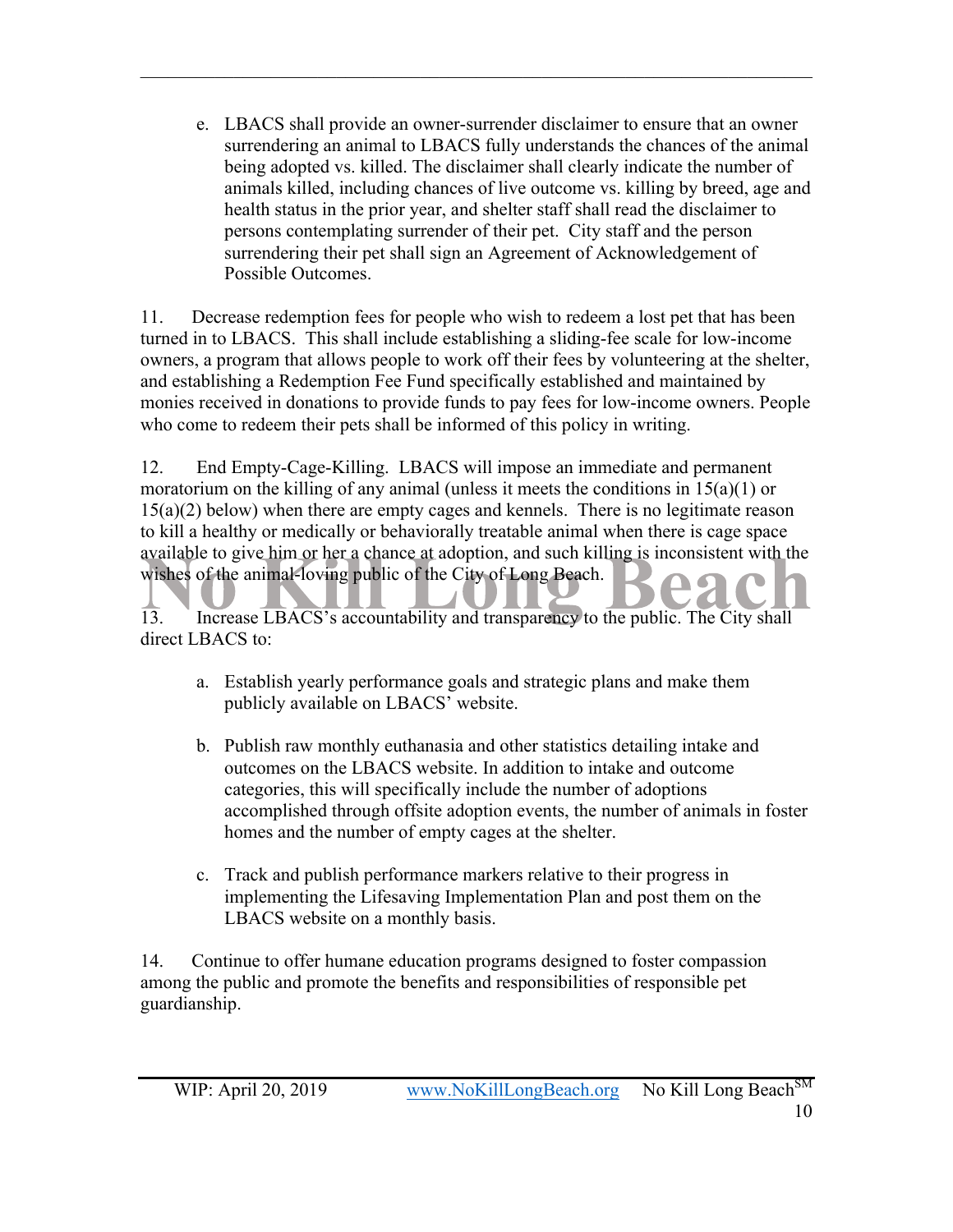15. Provide regular and ongoing professional development for all LBACS staff in relation to the humane and efficient operation of a lifesaving animal shelter, such as those offered by Maddie's Fund and Best Friends.

 $\mathcal{L}_\mathcal{L} = \{ \mathcal{L}_\mathcal{L} = \{ \mathcal{L}_\mathcal{L} = \{ \mathcal{L}_\mathcal{L} = \{ \mathcal{L}_\mathcal{L} = \{ \mathcal{L}_\mathcal{L} = \{ \mathcal{L}_\mathcal{L} = \{ \mathcal{L}_\mathcal{L} = \{ \mathcal{L}_\mathcal{L} = \{ \mathcal{L}_\mathcal{L} = \{ \mathcal{L}_\mathcal{L} = \{ \mathcal{L}_\mathcal{L} = \{ \mathcal{L}_\mathcal{L} = \{ \mathcal{L}_\mathcal{L} = \{ \mathcal{L}_\mathcal{$ 

16. Review, revise and formalize the City's operational relationship with spcaLA such that the relationship has no adverse impact on animals at LBACS. It will do so by requiring LBACS to:

- a. Formalize in writing the fact that LBACS is autonomous of spcaLA and the power to make all decisions regarding the operation of LBACS shall rest with LBACS and the City.
- b. Require spcaLA to provide its animal outcomes and shelter statistics to LBACS *on a monthly basis*. These statistics shall provide all outcomes (e.g., adoptions, transfers, euthanasias, etc.) The City's shall post spcaLA's animal outcomes on the LBACS website.
- c. Require spcaLA to post its animal outcomes and shelter statistics on the spcaLA website.

d. LBACS will no longer wait for spcaLA to accept or pass on any animal before LBACS begins advertising an animal for adoption or before actually adopting out an animal. LBACS will establish autonomy in all operations as is fitting of a municipal animal shelter.

- e. Establish the "Open Stray" program. LBACS shall post as adoptable through LBACS any animal upon intake, with a disclaimer for potential adopters that the animal may be reclaimed by its owner before the adoption process is finalized if the animal is reclaimed within the legal time period.
- f. Adopt out an animal to any willing member of the public who applies and is approved to adopt a given animal regardless of whether or not spcaLA has reviewed that animal for intake.
- g. Monitor the number and percentage of animals that spcaLA takes from LBACS on a quarterly basis and report those figures to City Council.
- h. LBACS will cease to submit donations, donor information or donation opportunities to spcaLA and will instead establish its own donation platforms for direct support of LBACS, which will supplement its annual City budget.
- i. LBACS will not increase the number of animals transferred to SpcaLA and will work instead to decrease the number of animals transferred to that agency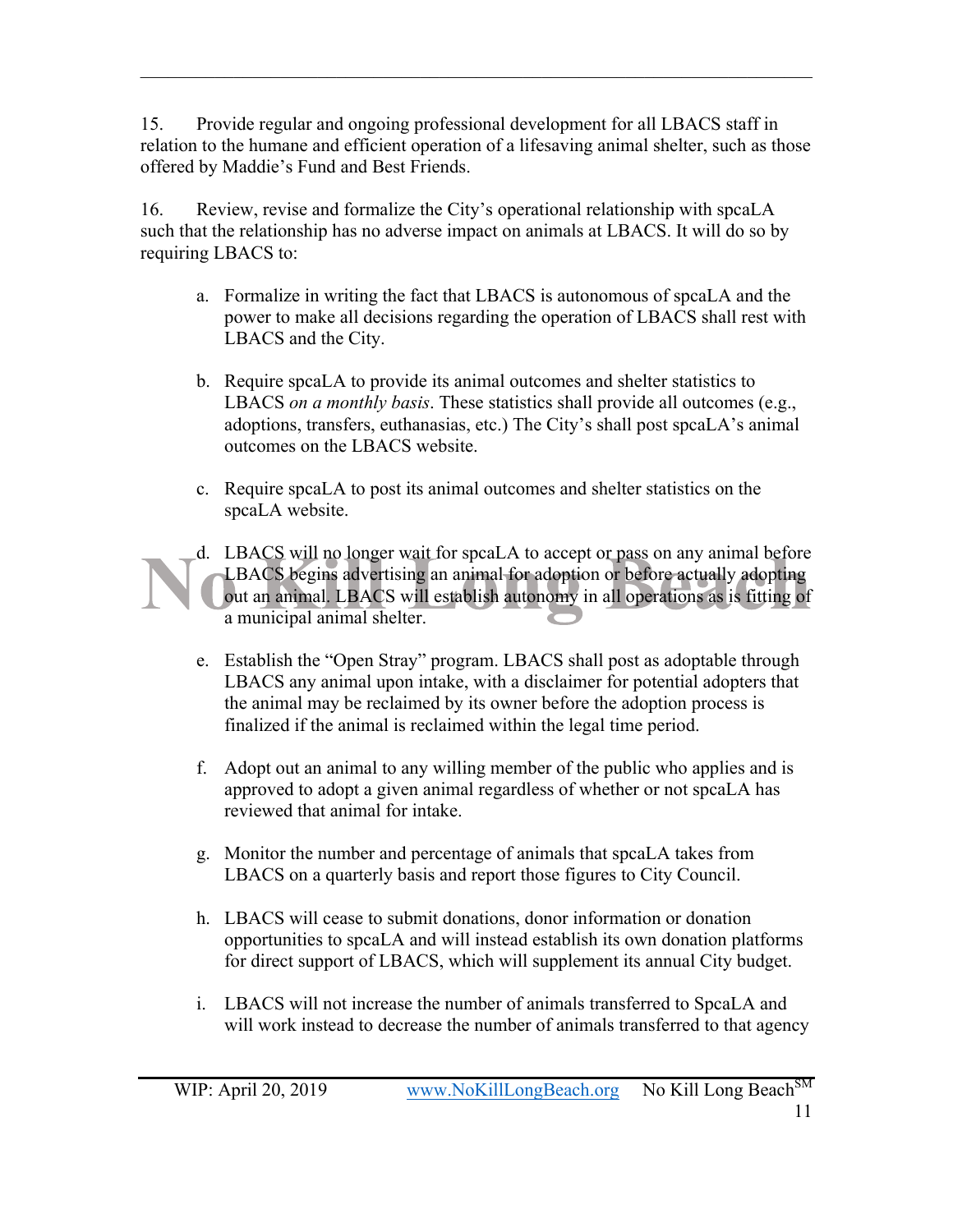in favor of adopting animals into homes.

17. Establish processes and protocols to ensure that LBACS animals receive the highest standard of humane care, in alignment with the compassionate and humane values of the people of Long Beach. This standard shall be verified by external auditors every four years at the City's expense to ensure that LBACS continues to adhere to all best practices in animal shelter operations and management.

 $\mathcal{L}_\mathcal{L} = \{ \mathcal{L}_\mathcal{L} = \{ \mathcal{L}_\mathcal{L} = \{ \mathcal{L}_\mathcal{L} = \{ \mathcal{L}_\mathcal{L} = \{ \mathcal{L}_\mathcal{L} = \{ \mathcal{L}_\mathcal{L} = \{ \mathcal{L}_\mathcal{L} = \{ \mathcal{L}_\mathcal{L} = \{ \mathcal{L}_\mathcal{L} = \{ \mathcal{L}_\mathcal{L} = \{ \mathcal{L}_\mathcal{L} = \{ \mathcal{L}_\mathcal{L} = \{ \mathcal{L}_\mathcal{L} = \{ \mathcal{L}_\mathcal{$ 

18. Establish euthanasia accountability measures. Document for all cases of euthanasia all steps taken to place the animal, and require the LBACS manager's sign-off for each animal euthanized. Utilize the Animal Evaluation Matrix when making determinations as to which animals are healthy, have treatable conditions or are irremediably suffering. The Animal Evaluation Matrix is attached as Exhibit C.

19. No animal shall be euthanized simply because the animal's holding period has expired. Before the animal is euthanized, all of the following conditions must be met:

a. There are no empty cages, kennels or other living environments in the shelter; and,



d. A rescue group is not willing to accept the animal; and,

e. The animal cannot be transferred to another shelter with room to house the animal; and,

f. All mandates, programs and services of this ordinance have been met; and,

g. The manager of LBACS certifies that he or she has no other alternative.

20. The determination that sections  $19a - 19g$  have been met shall be made in writing, signed by the manager of LBACS and be made available for free public inspection for no less than three years.

21. Establish an independent fundraising infrastructure, including staffing personnel to manage fundraising, in LBACS to provide additional funding for innovative lifesaving programs as funds become available, for example, funds to assist the public with redemption fees, veterinary care, pet food, spay/neuter or other such services. Fundraising infrastructure shall include recruiting and retaining volunteer or staff with grant-writing duties.